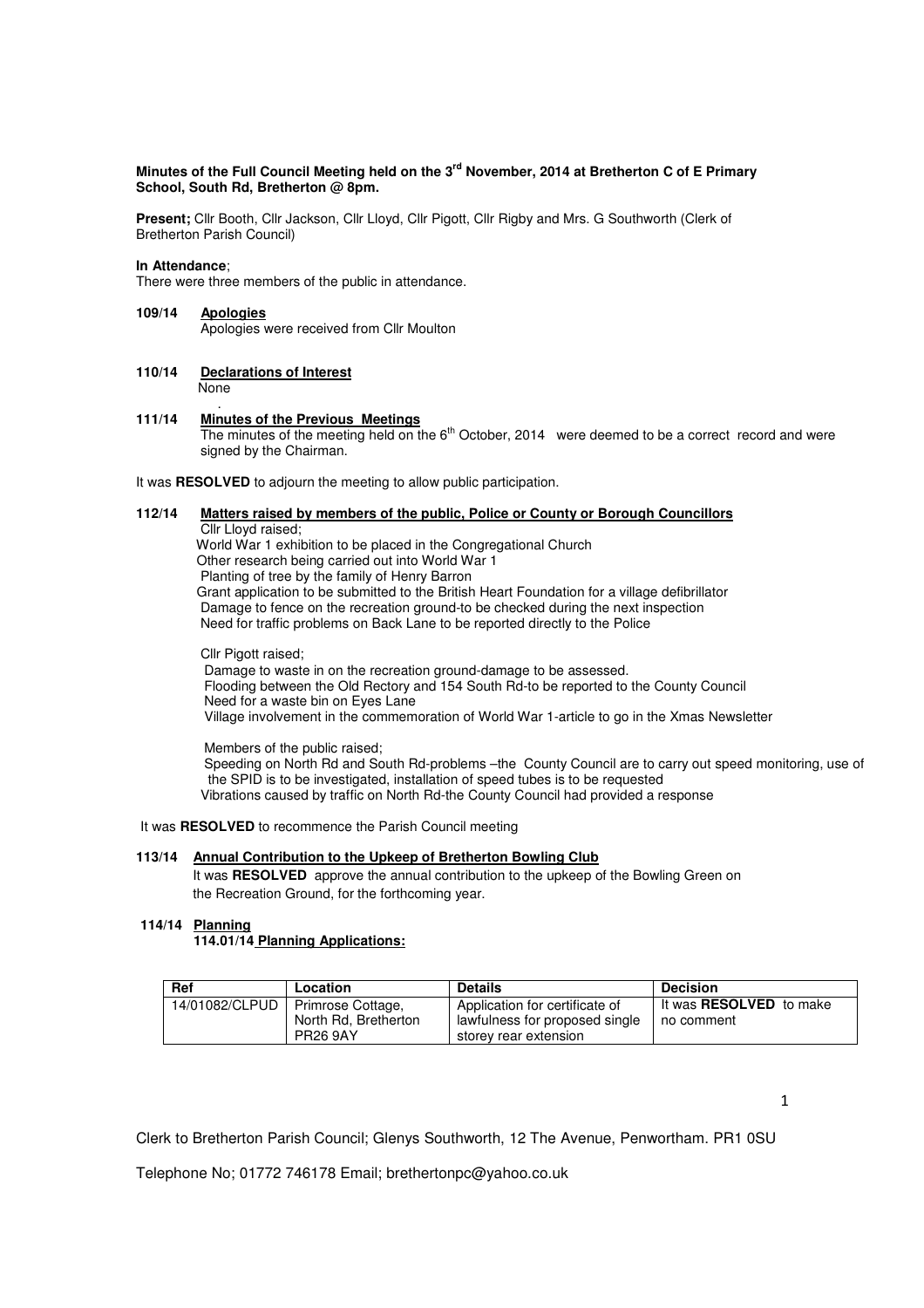# **114.02/14 Decisions Made By Chorley Borough Council**

It was **RESOLVED** to investigate the current notification system

## **115/14 Finance**

# **115.01/14 Payment**

 It was **RESOLVED** to pay the following invoices. The invoices having been inspected/authorized by Cllr Booth and Cllr Jackson

| Cheque No. | Recipient                          | <b>Description</b>                     | £         |
|------------|------------------------------------|----------------------------------------|-----------|
| 1326       | Glenys Southworth                  | Oct Salary                             | 149-59    |
| 1327       | Glenys Southworth                  | Oct Expenses                           | 18-90     |
| 1328       | Countrywide Grounds<br>Maintenance | Grounds Maintenance during Oct<br>2014 | 229-50    |
| 1329       | Royal British Legion               | Wreath                                 | $26-00$   |
| 1330       | Landscape Engineering              | Repairs to Play Area                   | 972-00    |
| 1331       | <b>Bretherton Bowling Club</b>     | <b>Annual Grant</b>                    | 1219-17   |
| 1332       | <b>Rufford Printers</b>            | Printing of Autumn Newsletter          | $90 - 00$ |

# **115.02/14 Monitoring Statement**

It was RESOLVED that monitoring statement for the period to the 31/10/14 be approved and the Chairman signed the statement on behalf of the Parish Council

#### **116/14 Parking Problems on Marl Cop**

It was **RESOLVED** to request the installation of double yellow lines

#### **117/14 Christmas Newsletter**

It was **RESOLVED** Members agree the contents of the Newsletter.

- **118/14 Village Plan** It was **RESOLVED** to develop a questionnaire for the next stage of the Village Plan
- **119/14 Fly Tipping** It was **RESOLVED** to raise the problem of fly tipping with Chorley Borough Council
- **120/14 Longfold Farm** It was **RESOLVED** to note the response from South Ribble Borough Council
- **121/14 Play Area Inspection** It was **RESOLVED** to agree the arrangements for the Play Area Inspection.
- **122/14 Chorley Borough Council; Western Area Parishes Priorities** It was **RESOLVED** to identify priorities.
- **123/14 Speeding traffic on North Rd and South Rd** It was **RESOLVED** to raise the problem with Lancashire County Council
- **124/14 Consultation by Chorley Borough Council on proposed modifications to Gypsy, Traveller and Travelling People Sites** It was **RESOLVED** to make no comment
- **125/14 Date and Time of next Meeting** The next full Parish Council meeting will take place on Monday 1<sup>st</sup> December, 2014 at 8pm at Bretherton Endowed C of E Primary School.

 $\overline{\phantom{a}}$ 

Clerk to Bretherton Parish Council; Glenys Southworth, 12 The Avenue, Penwortham. PR1 0SU

Telephone No; 01772 746178 Email; brethertonpc@yahoo.co.uk